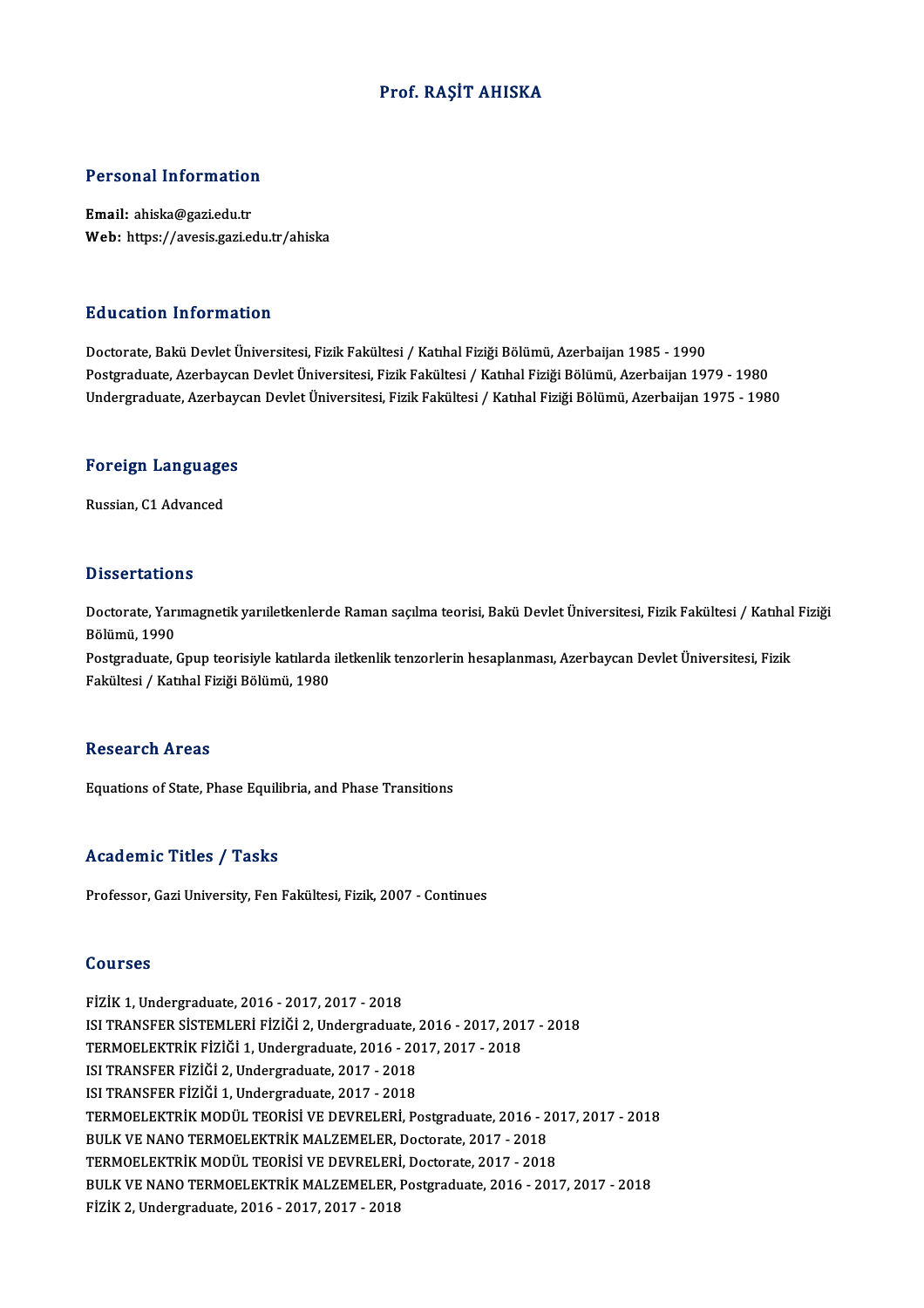PATENT HAZIRLAMA TEKNİKLERİ, Undergraduate, 2016 - 2017, 2017 - 2018<br>TERMOELEKTRİK FİZİĞİ 2. Undergraduate, 2016 - 2017, 2017, 2019 PATENT HAZIRLAMA TEKNİKLERİ, Undergraduate, 2016 - 2017, 2017<br>TERMOELEKTRİK FİZİĞİ 2, Undergraduate, 2016 - 2017, 2017 - 2018<br>ISLEP ANSEER SİSTEMLERİ FİZİĞİ 1, Undergraduata, 2016 - 2017, 201 PATENT HAZIRLAMA TEKNİKLERİ, Undergraduate, 2016 - 2017, 2017 - 2018<br>TERMOELEKTRİK FİZİĞİ 2, Undergraduate, 2016 - 2017, 2017 - 2018<br>ISI TRANSFER SİSTEMLERİ FİZİĞİ 1, Undergraduate, 2016 - 2017, 2017 - 2018 ISI TRANSFER SISTEMLERI FIZIĞI 1, Undergraduate, 2016 - 2017, 2017 - 2018<br>Advising Theses

Advising Theses<br>AHISKA R., A data acquisition and test system for investigation of electrical, thermoelectric and heat parameters of<br>thermoelectric generator, Decterate, H MAMIR(Student), 2012 111 - 1911 B.<br>1918 - AHISKA R., A data acquisition and test system for investigation of<br>1918 - AHISKA R. Optimization of thermoelectric modules with the motion of the motion of thermoelectric modules with the motion AHISKA R., A data acquisition and test system for investigation of electrical, thermoelectric and heat p<br>thermoelectric generator, Doctorate, H.MAMUR(Student), 2013<br>AHISKA R., Optimization of thermoelectric modules with th thermoelectric generator, Doctorate, H.MAMUR(Student), 2013<br>AHISKA R., Optimization of thermoelectric modules with the method of genetic algorithms, Doctorate,<br>M.SALİMİ(Student), 2010 AHISKA R., Optimization of thermoelectric modules with the method of genetic algorithms, Doctorate,<br>M.SALİMİ(Student), 2010<br>AHISKA R., Bulanık mantık denetimli termoelektrik beyin soğutucusu, Doctorate, A.HAKAN(Student), 2 M.SALİMİ(Student), 2010<br>AHISKA R., Bulanık mantık denetimli termoelektrik beyin soğutucusu, Doctorate, A.HAKAN(Student), 2009<br>AHISKA R., Computer controlled thermoelectric performance analysis system, Doctorate, S.DİŞLİTAŞ AHISKA R., Bulanık mantık denetimli termoelektrik beyin soğutucusu, Doctorate, A.HAKAN(Student), 2009<br>AHISKA R., Computer controlled thermoelectric performance analysis system, Doctorate, S.DİŞLİTAŞ(Student<br>AHISKA R., Mikr AHISKA R., Computer con<br>AHISKA R., Mikrodenetley<br>E.ÖKTEN(Student), 2007<br>AHISKA R. Milrodenetley AHISKA R., Mikrodenetleyicili sıcaklık ve hız kontrollü termoelektrik yarıiletken üretim sistemi, Postgradu<br>E.ÖKTEN(Student), 2007<br>AHISKA R., Mikrodenetleyici kontrollü termohipoterm tıp cihazı tasarımı ve gerçekleştirilme E.ÖKTEN(Student), 2007<br>AHISKA R., Mikrodenetleyici kontrollü termohipoterm tıp cihazı tasarımı ve gerçekleştirilmesi, Doctorate,<br>M.KAPIDERE(Student), 2005 AHISKA R., Mikrodenetleyici kontrollü termohipoterm tıp cihazı tasarımı ve gerçekleştirilmesi, Doctorate,<br>M.KAPIDERE(Student), 2005<br>AHISKA R., Mikrodenetleyici kontrollü jeotermal termoelektrik jeneratör tasarımı ve uygula M.KAPIDERE(Student), 200<br>AHISKA R., Mikrodenetleyici<br>S.DİŞLİTAŞ(Student), 2002<br>AHISKA B., Termoalektrik si AHISKA R., Mikrodenetleyici kontrollü jeotermal termoelektrik jeneratör tasarımı ve uygulama<br>S.DİŞLİTAŞ(Student), 2002<br>AHISKA R., Termoelektrik sistemleri analiz programı, Postgraduate, M.SALİMİ(Student), 2001<br>AHISKA B. Ve S.DİŞLİTAŞ(Student), 2002<br>AHISKA R., Termoelektrik sistemleri analiz programı, Postgraduate, M.SALİMİ(Student), 2001<br>AHISKA R., Veri tabanı arayüzü tasarımı ve veri erişim metodlarının incelenmesi ve uygulanması, Postgradu AHISKA R., Termoelektrik sistemleri analiz programı, Postgraduate, M.SALİMİ(Student), 2001

# Articles Published in Journals That Entered SCI, SSCI and AHCI Indexes

- rticles Published in Journals That Entered SCI, SSCI and AHCI Indexes<br>I. Smart thermoelectric waste heat generator: Design, simulation and cost analysis<br>Omer C. YAWIZ A.H., AWISKA B. Coligal K.E. I. Smart thermoelectric waste heat generator: Design, simulation and cost analysis Omer G., YAVUZ A. H., AHISKA R., Calisal K. E. Smart thermoelectric waste heat generator: Design, simulation and cost analysis<br>Omer G., YAVUZ A. H. , AHISKA R., Calisal K. E.<br>SUSTAINABLE ENERGY TECHNOLOGIES AND ASSESSMENTS, vol.37, 2020 (Journal Indexed in SCI)<br>Heat ni
- II. Heat pipes thermoelectric solar collectors for energy applications<br>Omer G., YAVUZ A. H., AHISKA R. SUSTAINABLE ENERGY TECHNOL<br>Heat pipes thermoelectric sol<br>Omer G., YAVUZ A. H. , AHISKA R.<br>INTERNATIONAL JOURNAL OF HY INTERNATIONAL JOURNAL OF HYDROGEN ENERGY, vol.42, no.12, pp.8310-8313, 2017 (Journal Indexed in SCI)
- Omer G., YAVUZ A. H. , AHISKA R.<br>INTERNATIONAL JOURNAL OF HYDROGEN ENERGY, vol.42, no.12, pp.8310-8313, 2017 (Journal Indexed in SCI)<br>III. Phase Content and Thermoelectric Properties of Optimized Thermoelectric Structures **INTERNATIONAL JOURN<br>Phase Content and T<br>Ag-Pb-Sb-Te System<br>Harisbel: LAHEKA BLI** Phase Content and Thermoelectric Properties of Optimized Thermoe<br>Ag-Pb-Sb-Te System<br>Horichok I., AHISKA R., Freik D., Nykyruy L., Mudry S., Matkivskiy O., Semko T.<br>JOUPMAL OF ELECTRONIC MATERIALS, vol.45, no.3, nn.1576,159

Ag-Pb-Sb-Te System<br>Horichok I., AHISKA R., Freik D., Nykyruy L., Mudry S., Matkivskiy O., Semko T.<br>JOURNAL OF ELECTRONIC MATERIALS, vol.45, no.3, pp.1576-1583, 2016 (Journal Indexed in SCI)<br>Dovelopment and application of a Horichok I., AHISKA R., Freik D., Nykyruy L., Mudry S., Matkivskiy O., Semko T.<br>JOURNAL OF ELECTRONIC MATERIALS, vol.45, no.3, pp.1576-1583, 2016 (Journal Indexed in SCI)<br>IV. Development and application of a new power anal

- **JOURNAL OF ELECTRONIC MA<br>Development and applicati<br>thermoelectric generators** IV. Development and application of a new power analysis system for testing of geothermal<br>thermoelectric generators<br>AHISKA R., MAMUR H. thermoelectric generators<br>AHISKA R., MAMUR H.<br>INTERNATIONAL JOURNAL OF GREEN ENERGY, vol.13, no.7, pp.672-681, 2016 (Journal Indexed in SCI)<br>Determination of the narametars I may, V, may and E may of thermoelectric module
- V. Determination of the parameters I-max, V-max and E-max of thermoelectric module using parabola<br>algorithm based on three discrete measurements INTERNATIONAL JOURNAL OF GREEN ENERGY, vol.13, n<br>Determination of the parameters I-max, V-max an<br>algorithm based on three discrete measurements<br>Dist itas s. Auiska P DİŞLİTAŞ S.,AHISKAR. algorithm based on three discrete measurements<br>DiŞLİTAŞ S., AHISKA R.<br>JOURNAL OF THE FACULTY OF ENGINEERING AND ARCHITECTURE OF GAZI UNIVERSITY, vol.31, no.4, pp.1063-<br>1072-2016 (Journal Indoved in SCI) DİŞLİTAŞ S., AHISKA R.<br>JOURNAL OF THE FACULTY OF ENGI)<br>1072, 2016 (Journal Indexed in SCI)<br>Annligation of a DG DG boost sol JOURNAL OF THE FACULTY OF ENGINEERING AND ARCHITECTURE OF GAZI UNIVERSITY, vol.31, no.4, p<br>1072, 2016 (Journal Indexed in SCI)<br>VI. Application of a DC-DC boost converter with maximum power point tracking for low power<br>ther

# 1072, 2016 (Journal Indexed i<br>Application of a DC-DC boot<br>thermoelectric generators<br>MAMID H AHISKA D **Application of a DC-<br>thermoelectric gene<br>MAMUR H., AHISKA R.<br>ENEDCY CONVERSION** thermoelectric generators<br>MAMUR H., AHISKA R.<br>ENERGY CONVERSION AND MANAGEMENT, vol.97, pp.265-272, 2015 (Journal Indexed in SCI)<br>Design and implementation of a new pertable thermoelectric generator for lew geo

- 
- MAMUR H., AHISKA R.<br>ENERGY CONVERSION AND MANAGEMENT, vol.97, pp.265-272, 2015 (Journal Indexed in SCI)<br>VII. Design and implementation of a new portable thermoelectric generator for low geothermal<br>temperatures ENERGY CONV<br>Design and in<br>temperatures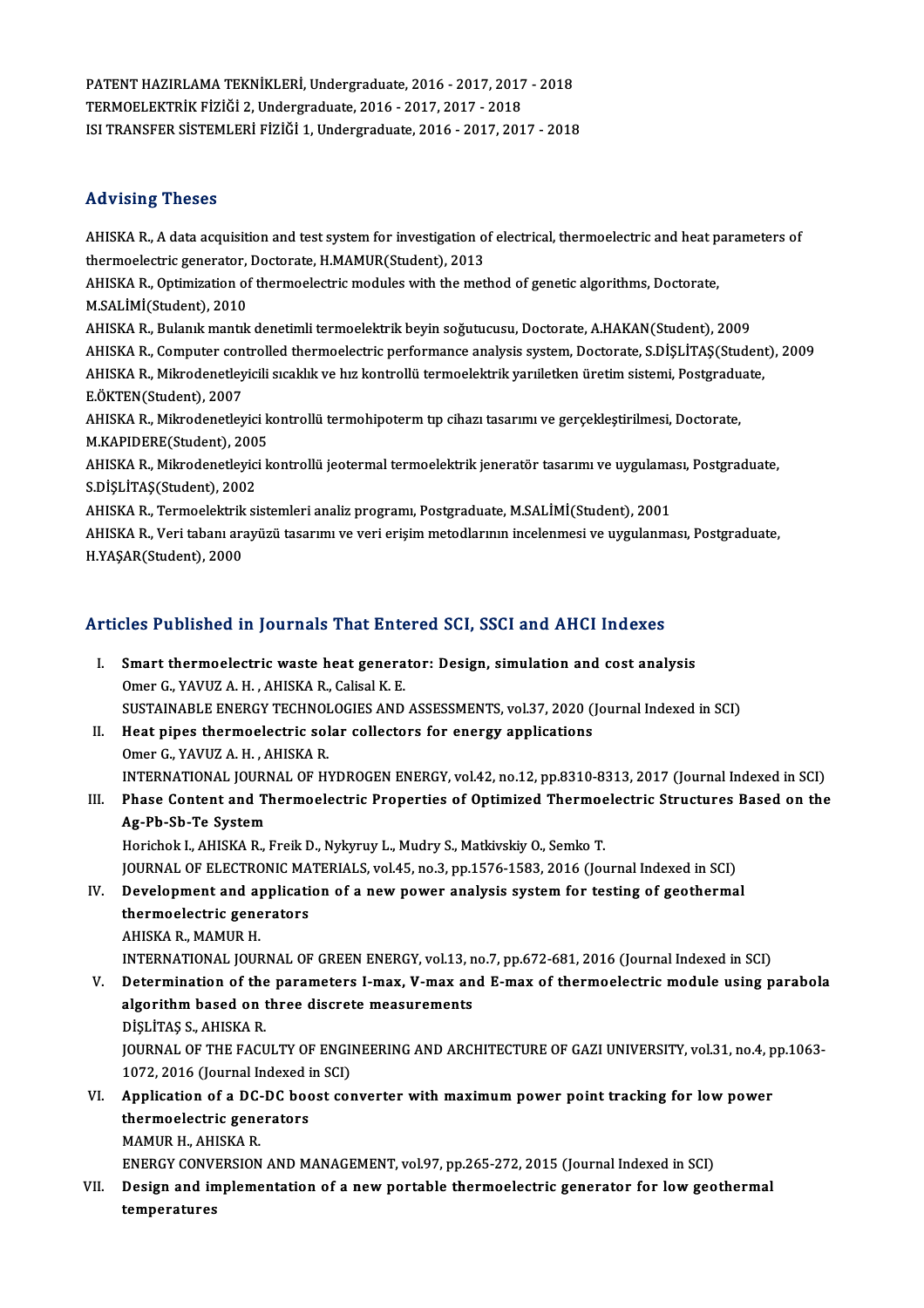AHISKA R., MAMUR H. AHISKA R., MAMUR H.<br>IET RENEWABLE POWER GENERATION, vol.7, no.6, pp.700-706, 2013 (Journal Indexed in SCI)<br>A test system and supervisory sentrel and data assuisition annisotion with program AHISKA R., MAMUR H.<br>IET RENEWABLE POWER GENERATION, vol.7, no.6, pp.700-706, 2013 (Journal Indexed in SCI)<br>VIII. A test system and supervisory control and data acquisition application with programmable logic<br>controller for

IET RENEWABLE POWER GENERATION, vol.7,<br>A test system and supervisory control an<br>controller for thermoelectric generators VIII. A test system and supervisory control and data acquisition application with programmable logic controller for thermoelectric generators<br>AHISKA R., MAMUR H. ENERGY CONVERSION AND MANAGEMENT, vol.64, pp.15-22, 2012 (Journal Indexed in SCI) AHISKA R., MAMUR H.<br>ENERGY CONVERSION AND MANAGEMENT, vol.64, pp.15-22, 2012 (Journal Indexed in SCI)<br>IX. MODELLING AND EXPERIMENTAL STUDY OF TERMOELECTRIC MODULE AS GENERATOR<br>AHISKA R. MAMUR H. Ulis M

# ENERGY CONVERSION AND M<br>**MODELLING AND EXPERIM<br>AHISKA R., MAMUR H., Ulis M.**<br>JOUPNAL OF THE FACULTY O MODELLING AND EXPERIMENTAL STUDY OF TERMOELECTRIC MODULE AS GENERATOR<br>AHISKA R., MAMUR H., Ulis M.<br>JOURNAL OF THE FACULTY OF ENGINEERING AND ARCHITECTURE OF GAZI UNIVERSITY, vol.26, no.4, pp.889-896,<br>2011 (Journal Indoved AHISKA R., MAMUR H., Ulis M.<br>JOURNAL OF THE FACULTY OF ENGINEERING AND ARCHITECTURE OF GAZI UNIVERSITY, vol.26, no.4, pp.889-896,<br>2011 (Journal Indexed in SCI) JOURNAL OF THE FACULTY OF ENGINEERING AND ARCHITECTURE OF GAZI UNIVERSITY, vol.26, no.4, pp.88<br>2011 (Journal Indexed in SCI)<br>X. A survey on application of quantitative methods on analysis of brain parameters changing with<br>

# 2011 (Journal<br>**A survey on :<br>temperature**<br>DEMIPHAN A A survey on application of quantitative m<br>temperature<br>DEMİRHAN A., Kaymaz M., AHISKA R., GÜLER İ.<br>Journal of Medical Systems val 24. no 6. nn 105

te<mark>mperature</mark><br>DEMİRHAN A., Kaymaz M., AHISKA R., GÜLER İ.<br>Journal of Medical Systems, vol.34, no.6, pp.1059-1071, 2010 (Journal Indexed in SCI Expanded)<br>THE INELUENCE OF THE DIEFFRENT TEMPERATURE CONTROL, SYSTEMS ON THE TH

DEMİRHAN A., Kaymaz M., AHISKA R., GÜLER İ.<br>Journal of Medical Systems, vol.34, no.6, pp.1059-1071, 2010 (Journal Indexed in SCI Expanded)<br>XI. THE INFLUENCE OF THE DIFFERENT TEMPERATURE CONTROL SYSTEMS ON THE THERMOELE Journal of Medical Systems, vol.34, no<br>THE INFLUENCE OF THE DIFFER<br>MEDICINE KIT'S PERFORMANCE<br>AHISKA B. Fiden II, Dist ITAS S THE INFLUENCE OF THE DIF<br>MEDICINE KIT'S PERFORMAI<br>AHISKA R., Fidan U., DİŞLİTAŞ S.<br>JOUPNAL OF THE FACULTY OF E MEDICINE KIT'S PERFORMANCE<br>AHISKA R., Fidan U., DİŞLİTAŞ S.<br>JOURNAL OF THE FACULTY OF ENGINEERING AND ARCHITECTURE OF GAZI UNIVERSITY, vol.23, no.2, pp.441-447,<br>2008 (Journal Indexed in SCI) AHISKA R., Fidan U., DISLITAS S. JOURNAL OF THE FACULTY OF ENGINEERING AND ARCHITECTURE OF G.<br>2008 (Journal Indexed in SCI)<br>XII. A new microcontroller-based human brain hypothermia system<br>Konidare M. AHISKA P. CÜLER İ.

2008 (Journal Indexed in SCI)<br>**A new microcontroller-based**<br>Kapidere M., AHISKA R., GÜLER İ.<br>Journal of Medical Systems, val 24 Kapidere M., AHISKA R., GÜLER İ.<br>Journal of Medical Systems, vol.29, no.5, pp.501-512, 2005 (Journal Indexed in SCI Expanded)

Kapidere M., AHISKA R., GÜLER İ.<br>Journal of Medical Systems, vol.29, no.5, pp.501-512, 2005 (Journal Indexed in SCI Expanded)<br>XIII. A new test method and system for the measurement of Z-parameter of standard peltier mo Journal of Medical Systems, vol.29, no.5, pp.501-512, 2005 (Journal Indexed in SCI Expanded)<br>A new test method and system for the measurement of Z-parameter of standard peltier modul<br>Standart Termoelektrik Modülün Z Parame A new test method and system f<br>Standart Termoelektrik Modülür<br>Ahıska R., Ciylan B., Savaş Y., Güler İ.<br>Journal of the Faculty of Engineering Standart Termoelektrik Modülün Z Parametresinin Ölçülmesi İÇin Yeni Yöntem ve Yeni Sistem<br>Ahıska R., Ciylan B., Savaş Y., Güler İ.<br>Journal of the Faculty of Engineering and Architecture of Gazi University, vol.19, no.4, pp

Journal of the Faculty of Engineering and Architecture of Gazi University, vol.19, no.4, pp.467-473, 2004 (Journal Journal of the Faculty of Engineering and Architecture of Gazi University, vol.19, no.4, pp.467-473, 2004 (Journal cooling Indexed in SCI Expanded)<br>XIV. Design and testing of a microprocessor-controlled portable thermoelec

Indexed in SCI Exp<br>Design and testin<br>Guler N., Ahiska R.<br>APPLIED TUEPMA Design and testing of a microprocessor-controlled portable thermoelectric medical (<br>Guler N., Ahiska R.<br>APPLIED THERMAL ENGINEERING, vol.22, no.11, pp.1271-1276, 2002 (Journal Indexed in SCI)

APPLIED THERMAL ENGINEERING, vol.22, no.11, pp.1271-1276, 2002 (Journal Indexed in SCI)<br>Articles Published in Other Journals

rticles Published in Other Journals<br>I. The design of multi-functional probe for determining the P-N electrical conductivity type of<br>thermeclestric comiconductors The design of multi-functional p<br>thermoelectric semiconductors<br>pist itas s. Yanmaz H. Omar C. All thermoelectric semiconductors<br>DİŞLİTAŞ S., Yanmaz H., Omer G., AHISKA R.

PAMUKKALE UNIVERSITY JOURNAL OF ENGINEERING SCIENCES-PAMUKKALE UNIVERSITESI MUHENDISLIK DİŞLİTAŞ S., Yanmaz H., Omer G., AHISKA R.<br>PAMUKKALE UNIVERSITY JOURNAL OF ENGINEERING SCIENCES-PAMUKKALI<br>BILIMLERI DERGISI, vol.25, no.2, pp.151-156, 2019 (Journal Indexed in ESCI)<br>THE THEPMOEL ECTRIC SOLAR RANELS PAMUKKALE UNIVERSITY JOURNAL OF ENG<br>BILIMLERI DERGISI, vol.25, no.2, pp.151-156<br>II. THE THERMOELECTRIC SOLAR PANELS BILIMLERI<br>THE THEI<br>AHISKA R.<br>Journal of

THE THERMOELECTRIC SOLAR PANELS<br>AHISKA R.<br>Journal of Vasyl Stefanyk Precarpathian National University, vol.3, no.1, pp.9-14, 2016 (Refereed Journals of Other<br>Institutions) AHISKA R.<br>Journal of Va<br>Institutions)<br>Standart tal Journal of Vasyl Stefanyk Precarpathian National University, vol.3, no.1, pp.9-14, 2016 (Refereed Journals<br>Institutions)<br>III. Standart termoelektrik modülün Z parametresinin ölçülmesi için yeni yöntem ve yeni sistem<br>AUISMA

# Institutions)<br>Standart termoelektrik modülün Z pa<br>AHISKA R., CİYLAN B., SAVAŞ Y., GÜLER İ.<br>Journal Of The Fegulty Of Engineering Ana Standart termoelektrik modülün Z parametresinin ölçülmesi için yeni yöntem ve yeni sistem<br>AHISKA R., CİYLAN B., SAVAŞ Y., GÜLER İ.<br>Journal Of The Faculty Of Engineering And Architecture Of Gazi University, vol.19, no.4, pp

AHISKA R., CİYLAN B., SAVAŞ Y., GÜLER İ.<br>Journal Of The Faculty Of Engineering And Architecture Of Gazi University, vol.19, no.4, pp.467-473, 2004<br>(Refereed Journals of Other Institutions) Journal Of The Faculty Of Engineering And Architecture Of Gaz<br>(Refereed Journals of Other Institutions)<br>IV. Termoelektrik soğutucunun özelliklerinin araştırılması<br>AHISKA B. CÜLEBİ SAVAS Y

(Refereed Journals of Other In<br>Termoelektrik soğutucunu<br>AHISKA R., GÜLER İ., SAVAŞ Y.<br>Pelitelmik Devzisi vel 3, no.3, r AHISKA R., GÜLER İ., SAVAŞ Y.<br>Politeknik Dergisi, vol.2, no.3, pp.89-94, 1999 (Other Refereed National Journals)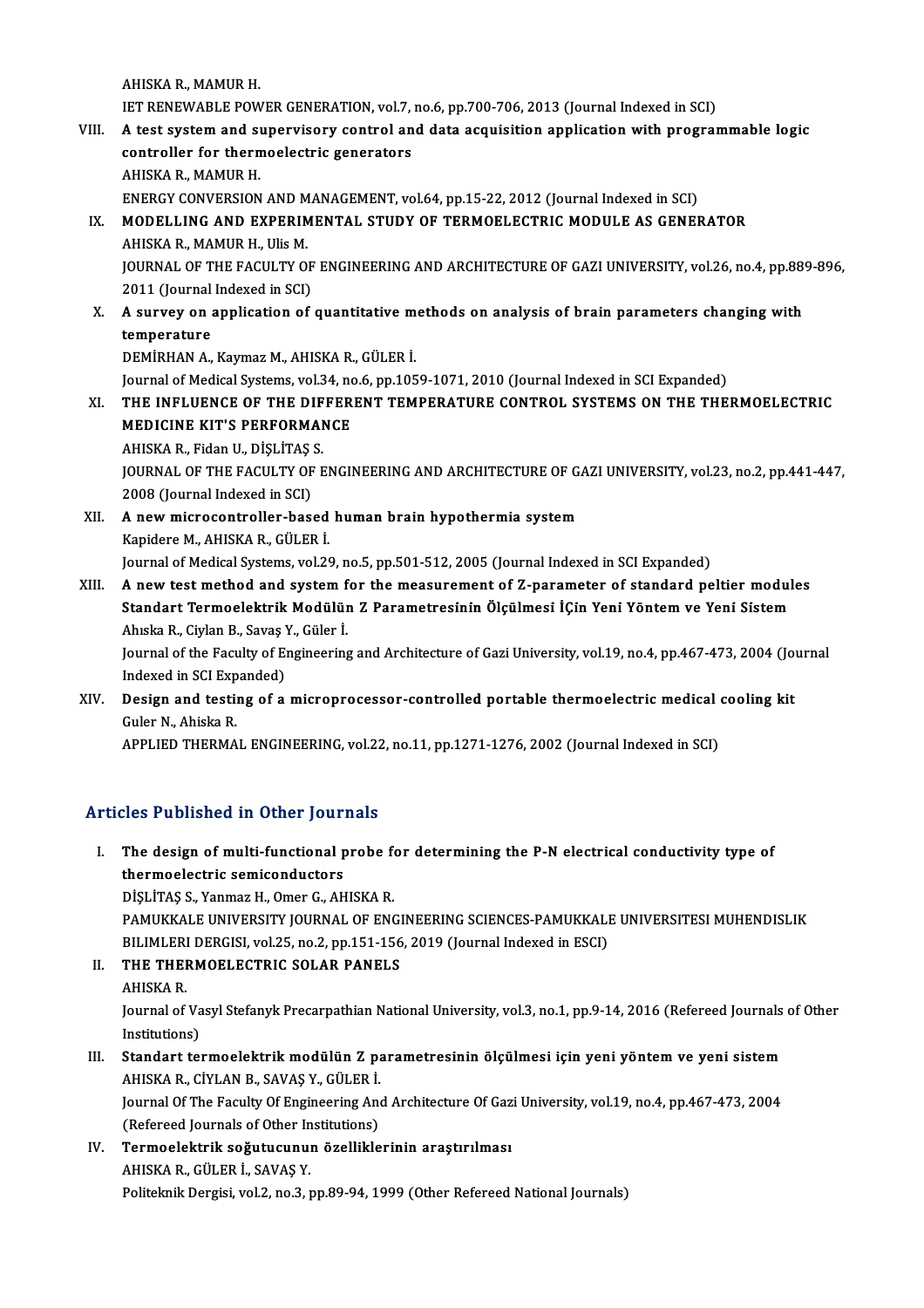# Refereed Congress / Symposium Publications in Proceedings<br>Refereed Congress / Symposium Publications in Proceedings

| Refereed Congress / Symposium Publications in Proceedings |                                                                                                                                                             |
|-----------------------------------------------------------|-------------------------------------------------------------------------------------------------------------------------------------------------------------|
| Ι.                                                        | DESIGN OF THERMOELECTRIC SOLAR GENERATOR FOR PUMP<br>AHISKA R., YAVUZ A.H.                                                                                  |
|                                                           | 5-th World Congress and Expo on Green Energy, Londrina, Brazil, 14 - 16 June 2018                                                                           |
| П.                                                        | Load and No Load Tests of the ThermoelectricBrain Cooler Designed for Brain Hypothermia<br>YAVUZ A.H., AHISKA R.                                            |
|                                                           | Proc. of The Fifth Intl. Conf. On Advances in Applied Science and Environmental Technology - ASET 2016, Bangkok,<br>Thailand, 24 - 25 September 2016, vol.1 |
| III.                                                      | Composite Thermoelectric Materials on the Base of PbTe with Ag and ZnO Nanoinclusions                                                                       |
|                                                           | Nykyruy L., Freik D., AHISKA R., Matkivskiy O., Lishchynskiy I., Hryhoruk I.                                                                                |
|                                                           | 5th Polish Forum Smart Energy Conversion & Storage, 22 - 25 September 2015                                                                                  |
| IV.                                                       | Growth Processes Structure and Thermoelectric Properties in SnTe Based Vapor Phase                                                                          |
|                                                           | Nanocondensates                                                                                                                                             |
|                                                           | AHISKA R., Freik D., Lishchynskyy I., Chavjak I.                                                                                                            |
|                                                           | 34th Annual International Conference on Thermoelectrics (ICT 2015) and 13th European Conference                                                             |
|                                                           | onThermoelectrics (ECT 2015), 28 June - 02 July 2015                                                                                                        |
| V.                                                        | Comparison Of Thermoelectric And Fotovoltaic Solar Panels                                                                                                   |
|                                                           | AHISKA R., Nykyruy L., AHISKA F.                                                                                                                            |
|                                                           | XVI International Forumon thermoelectricity, 18 - 22 May 2015                                                                                               |
| VI.                                                       | Doping Semiconductors on the Base of IV VI for Thermoelectric International Conference of Physics                                                           |
|                                                           | and Technology of Thin Films and Nanosystems                                                                                                                |
|                                                           | AHISKA R., Freik D., Chavjak I., Nykyruy u., Mazur M.                                                                                                       |
|                                                           | International Conference on the Physics and Technology of Thin Films and NanosystemsICPTTFN-XV, 11 - 16 May<br>2015                                         |
| VII.                                                      | The influence of the surface on the thermoelectric properties of SnTe Bi thin films Science and                                                             |
|                                                           | <b>Applications of Thin Films</b>                                                                                                                           |
|                                                           | AHISKA R., Nykyruy L., Chavjak I., Freik N.                                                                                                                 |
|                                                           | Science and Applications of Thin Films, Conference & Exhibition, 15 - 19 September 2014                                                                     |
| VIII.                                                     | Quantum size oscillations of thermoelectric characteristics in IV VI semiconductor nanostructures<br>AHISKA R., Nykyruy L., Freik D.                        |
|                                                           | Science and Applications of Thin Films, Conference & Exhibition, SATF 2014, 15 - 19 September 2014                                                          |
| IX.                                                       | Processes of Structure Formation and Thermoelectric Properties of the Semiconductor Systems Pb<br>Sn Sb Bi Te                                               |
|                                                           | Freik D., Nykyruy L., AHISKA R., Mezhylowska L.                                                                                                             |
|                                                           | XII International Conference on Nanostructured Materials (NANO 2014, 13 - 18 July 2014                                                                      |
| X.                                                        | Thermoelectric Composites on the Base of PbTe with Nanoiclusions of Colloidal Ag                                                                            |
|                                                           | AHISKA R., Nykyruy, L., Freik D., Mezhylowska L., Horichok I., Khalavka Y., AHISKA K.                                                                       |
|                                                           | International Conference on Thermoelectrics - ICT2014, 6 - 10 July 2014                                                                                     |
| XI.                                                       | Pb Sb Bi Te Thin Film Condensates for Thermoelectric Application International Conference on                                                                |
|                                                           | Thermoelectrics                                                                                                                                             |
|                                                           | Nykyruy L., Freik . D., Mezhylowska L., AHISKA R., Potyak V.                                                                                                |
|                                                           | International Conference on Thermoelectrics - ICT2014, 6 - 10 July 2014                                                                                     |
| XII.<br>XIII.                                             | Thermoelectric Brain Cooler Helmet                                                                                                                          |
|                                                           | AHISKA R., YAVUZ A.H.                                                                                                                                       |
|                                                           | 6th International Advanced Technologies Symposium (IATS'11), Elazığ, Turkey, 16 - 18 May 2011, vol.1, pp.120-                                               |
|                                                           | 123                                                                                                                                                         |
|                                                           | Termoelektrik modüller için mikrodenetleyici kontrollü test sistemi<br>CİYLAN B., SAVAŞ Y., AHISKA R.                                                       |
|                                                           | III. Uluslararası İleri Teknolojiler Sempozyumu, 5 - 06 May 2003                                                                                            |